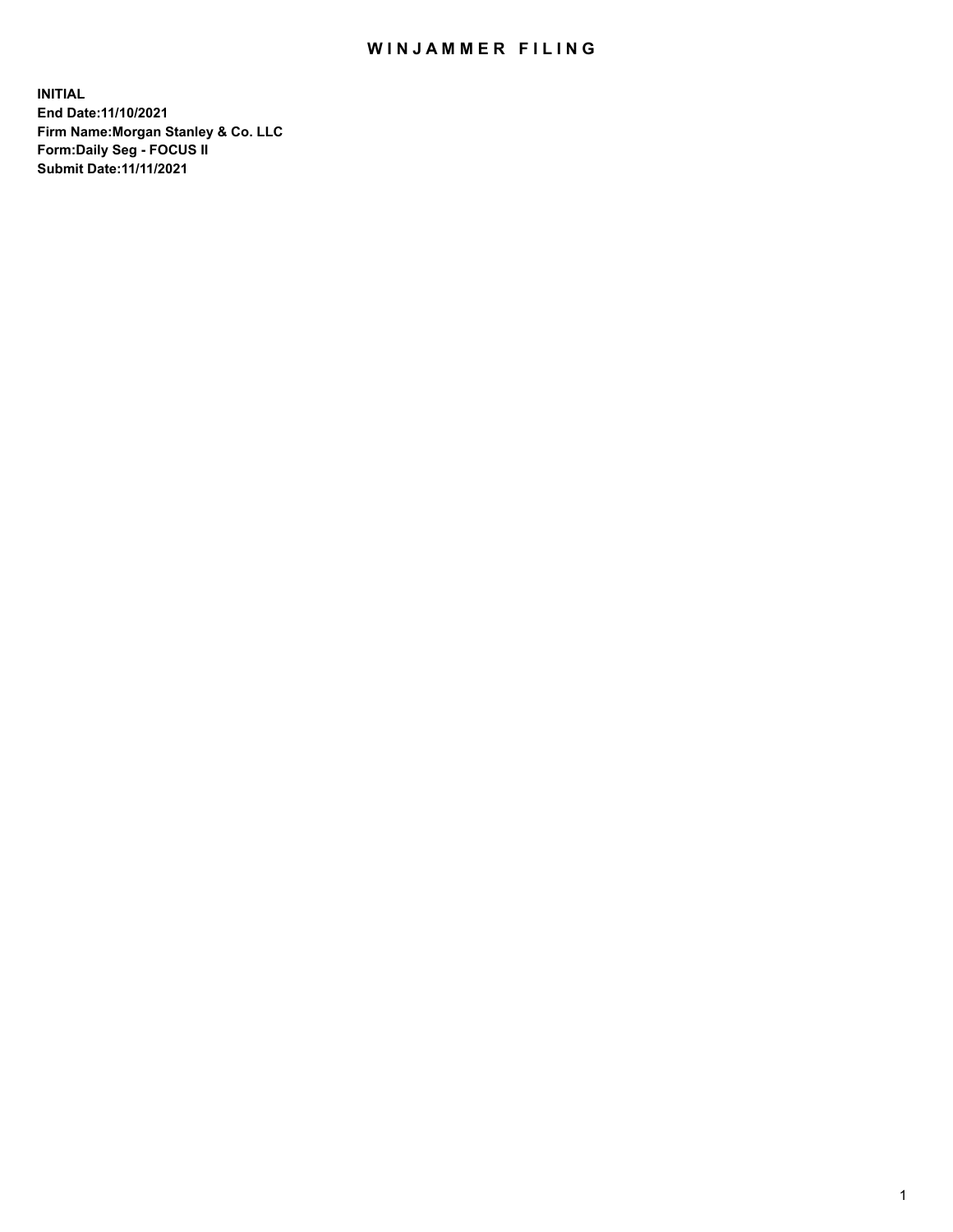**INITIAL End Date:11/10/2021 Firm Name:Morgan Stanley & Co. LLC Form:Daily Seg - FOCUS II Submit Date:11/11/2021 Daily Segregation - Cover Page**

| Name of Company                                                                                                                                                                                                                                                                                                                | Morgan Stanley & Co. LLC                                |
|--------------------------------------------------------------------------------------------------------------------------------------------------------------------------------------------------------------------------------------------------------------------------------------------------------------------------------|---------------------------------------------------------|
| <b>Contact Name</b>                                                                                                                                                                                                                                                                                                            | <b>Ikram Shah</b>                                       |
| <b>Contact Phone Number</b>                                                                                                                                                                                                                                                                                                    | 212-276-0963                                            |
| <b>Contact Email Address</b>                                                                                                                                                                                                                                                                                                   | Ikram.shah@morganstanley.com                            |
| FCM's Customer Segregated Funds Residual Interest Target (choose one):<br>a. Minimum dollar amount: ; or<br>b. Minimum percentage of customer segregated funds required:% ; or<br>c. Dollar amount range between: and; or<br>d. Percentage range of customer segregated funds required between:% and%.                         | 235,000,000<br><u>0</u><br>0 <sup>0</sup><br>00         |
| FCM's Customer Secured Amount Funds Residual Interest Target (choose one):<br>a. Minimum dollar amount: ; or<br>b. Minimum percentage of customer secured funds required:%; or<br>c. Dollar amount range between: and; or<br>d. Percentage range of customer secured funds required between:% and%.                            | 140,000,000<br><u>0</u><br><u>0 0</u><br>0 <sub>0</sub> |
| FCM's Cleared Swaps Customer Collateral Residual Interest Target (choose one):<br>a. Minimum dollar amount: ; or<br>b. Minimum percentage of cleared swaps customer collateral required:% ; or<br>c. Dollar amount range between: and; or<br>d. Percentage range of cleared swaps customer collateral required between:% and%. | 92,000,000<br><u>0</u><br><u>00</u><br>0 <sub>0</sub>   |

Attach supporting documents CH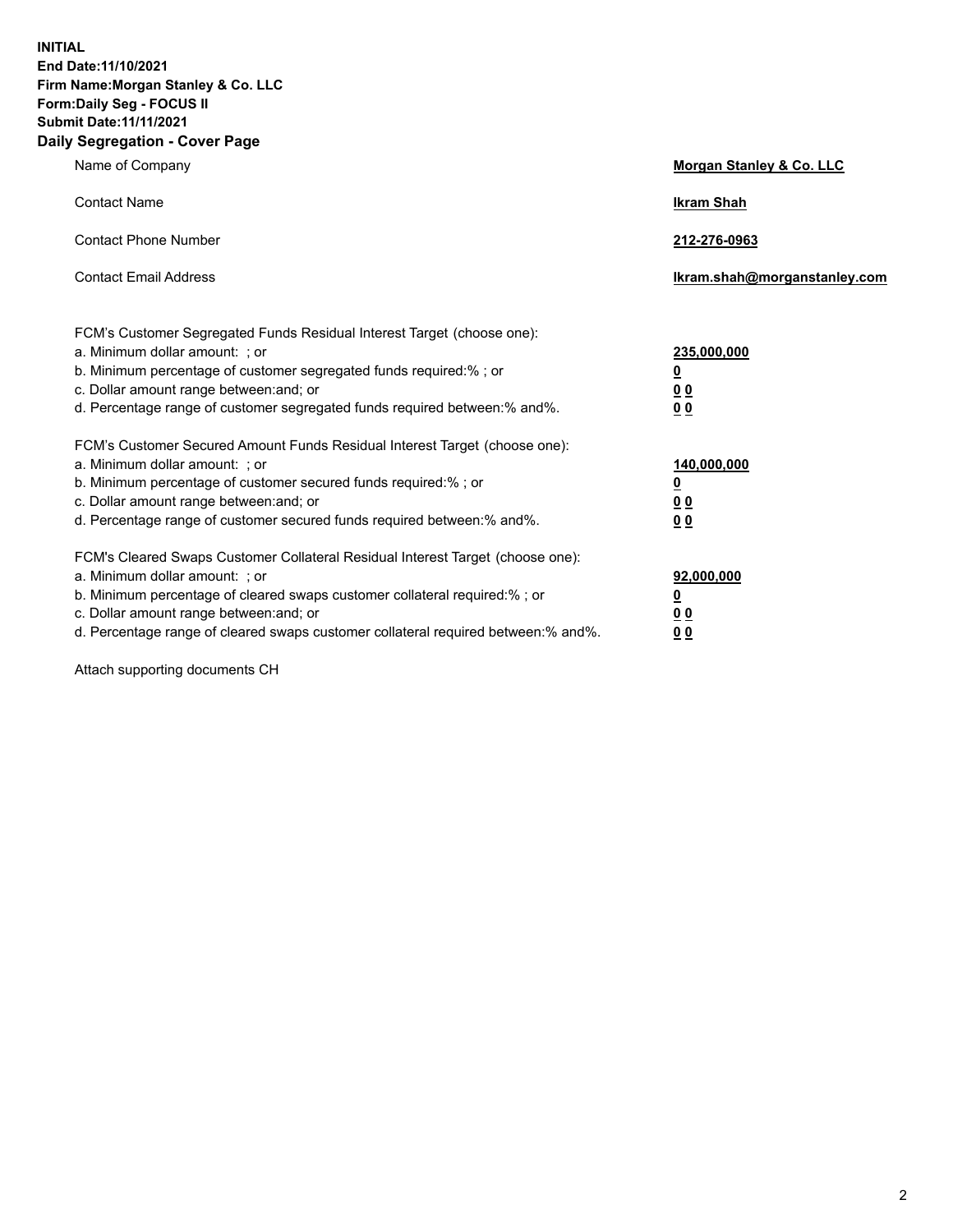## **INITIAL End Date:11/10/2021 Firm Name:Morgan Stanley & Co. LLC Form:Daily Seg - FOCUS II Submit Date:11/11/2021**

## **Daily Segregation - Secured Amounts**

Foreign Futures and Foreign Options Secured Amounts Amount required to be set aside pursuant to law, rule or regulation of a foreign government or a rule of a self-regulatory organization authorized thereunder

- 1. Net ledger balance Foreign Futures and Foreign Option Trading All Customers A. Cash **5,548,084,448** [7315]
	- B. Securities (at market) **1,741,538,814** [7317]
- 2. Net unrealized profit (loss) in open futures contracts traded on a foreign board of trade **280,716,788** [7325]
- 3. Exchange traded options
	- a. Market value of open option contracts purchased on a foreign board of trade **36,455,683** [7335]
	- b. Market value of open contracts granted (sold) on a foreign board of trade **-20,975,586** [7337]
- 4. Net equity (deficit) (add lines 1. 2. and 3.) **7,585,820,147** [7345]
- 5. Account liquidating to a deficit and account with a debit balances gross amount **36,351,196** [7351] Less: amount offset by customer owned securities **-18,137,243** [7352] **18,213,953**
- 6. Amount required to be set aside as the secured amount Net Liquidating Equity Method (add lines 4 and 5)
- 7. Greater of amount required to be set aside pursuant to foreign jurisdiction (above) or line 6.

## FUNDS DEPOSITED IN SEPARATE REGULATION 30.7 ACCOUNTS

- 1. Cash in banks
	- A. Banks located in the United States **640,662,335** [7500]
	- B. Other banks qualified under Regulation 30.7 **301,313,545** [7520] **941,975,880**
- 2. Securities
	- A. In safekeeping with banks located in the United States **375,876,098** [7540]
	- B. In safekeeping with other banks qualified under Regulation 30.7 **68,810,433** [7560] **444,686,531**
- 3. Equities with registered futures commission merchants
	-
	- B. Securities **0** [7590]
	- C. Unrealized gain (loss) on open futures contracts **3,257,362** [7600]
	- D. Value of long option contracts **0** [7610]
	- E. Value of short option contracts **0** [7615] **10,230,278** [7620]
- 4. Amounts held by clearing organizations of foreign boards of trade
	- A. Cash **0** [7640]
	- B. Securities **0** [7650]
	- C. Amount due to (from) clearing organization daily variation **0** [7660]
	- D. Value of long option contracts **0** [7670]
	- E. Value of short option contracts **0** [7675] **0** [7680]
- 5. Amounts held by members of foreign boards of trade
	-
	-
	- C. Unrealized gain (loss) on open futures contracts **277,459,427** [7720]
	- D. Value of long option contracts **36,455,683** [7730]
	- E. Value of short option contracts **-20,975,586** [7735] **6,425,723,612**
- 6. Amounts with other depositories designated by a foreign board of trade **0** [7760]
- 7. Segregated funds on hand **0** [7765]
- 8. Total funds in separate section 30.7 accounts **7,822,616,301** [7770]
- 9. Excess (deficiency) Set Aside for Secured Amount (subtract line 7 Secured Statement Page 1 from Line 8)
- 10. Management Target Amount for Excess funds in separate section 30.7 accounts **140,000,000** [7780]
- 11. Excess (deficiency) funds in separate 30.7 accounts over (under) Management Target **78,582,201** [7785]

**0** [7305]

[7354] **7,604,034,100** [7355]

**7,604,034,100** [7360]

[7530]

[7570]

A. Cash **6,972,916** [7580]

 A. Cash **4,835,931,805** [7700] B. Securities **1,296,852,283** [7710] [7740] **218,582,201** [7380]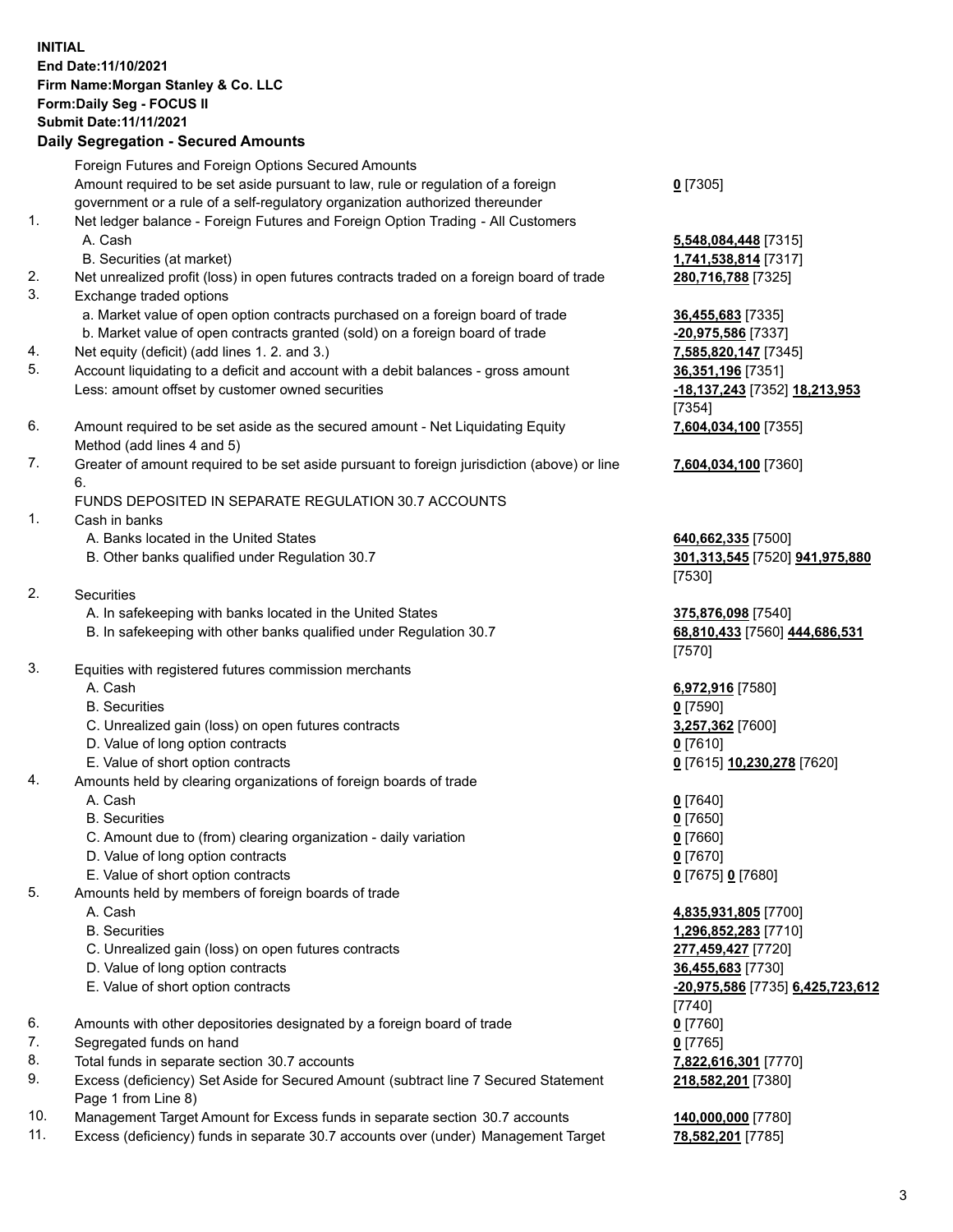**INITIAL End Date:11/10/2021 Firm Name:Morgan Stanley & Co. LLC Form:Daily Seg - FOCUS II Submit Date:11/11/2021 Daily Segregation - Segregation Statement** SEGREGATION REQUIREMENTS(Section 4d(2) of the CEAct) 1. Net ledger balance A. Cash **15,290,920,768** [7010] B. Securities (at market) **7,628,520,138** [7020] 2. Net unrealized profit (loss) in open futures contracts traded on a contract market **1,216,595,031** [7030] 3. Exchange traded options A. Add market value of open option contracts purchased on a contract market **1,431,427,359** [7032] B. Deduct market value of open option contracts granted (sold) on a contract market **-1,323,580,291** [7033] 4. Net equity (deficit) (add lines 1, 2 and 3) **24,243,883,005** [7040] 5. Accounts liquidating to a deficit and accounts with debit balances - gross amount **790,969,094** [7045] Less: amount offset by customer securities **-784,388,501** [7047] **6,580,593** [7050] 6. Amount required to be segregated (add lines 4 and 5) **24,250,463,598** [7060] FUNDS IN SEGREGATED ACCOUNTS 7. Deposited in segregated funds bank accounts A. Cash **1,974,595,910** [7070] B. Securities representing investments of customers' funds (at market) **0** [7080] C. Securities held for particular customers or option customers in lieu of cash (at market) **2,974,714,860** [7090] 8. Margins on deposit with derivatives clearing organizations of contract markets A. Cash **15,378,229,697** [7100] B. Securities representing investments of customers' funds (at market) **0** [7110] C. Securities held for particular customers or option customers in lieu of cash (at market) **4,497,499,797** [7120] 9. Net settlement from (to) derivatives clearing organizations of contract markets **-470,023,905** [7130] 10. Exchange traded options A. Value of open long option contracts **1,431,427,359** [7132] B. Value of open short option contracts **-1,323,580,291** [7133] 11. Net equities with other FCMs A. Net liquidating equity **18,420,193** [7140] B. Securities representing investments of customers' funds (at market) **0** [7160] C. Securities held for particular customers or option customers in lieu of cash (at market) **0** [7170] 12. Segregated funds on hand **156,305,481** [7150] 13. Total amount in segregation (add lines 7 through 12) **24,637,589,101** [7180] 14. Excess (deficiency) funds in segregation (subtract line 6 from line 13) **387,125,503** [7190] 15. Management Target Amount for Excess funds in segregation **235,000,000** [7194]

16. Excess (deficiency) funds in segregation over (under) Management Target Amount Excess

**152,125,503** [7198]